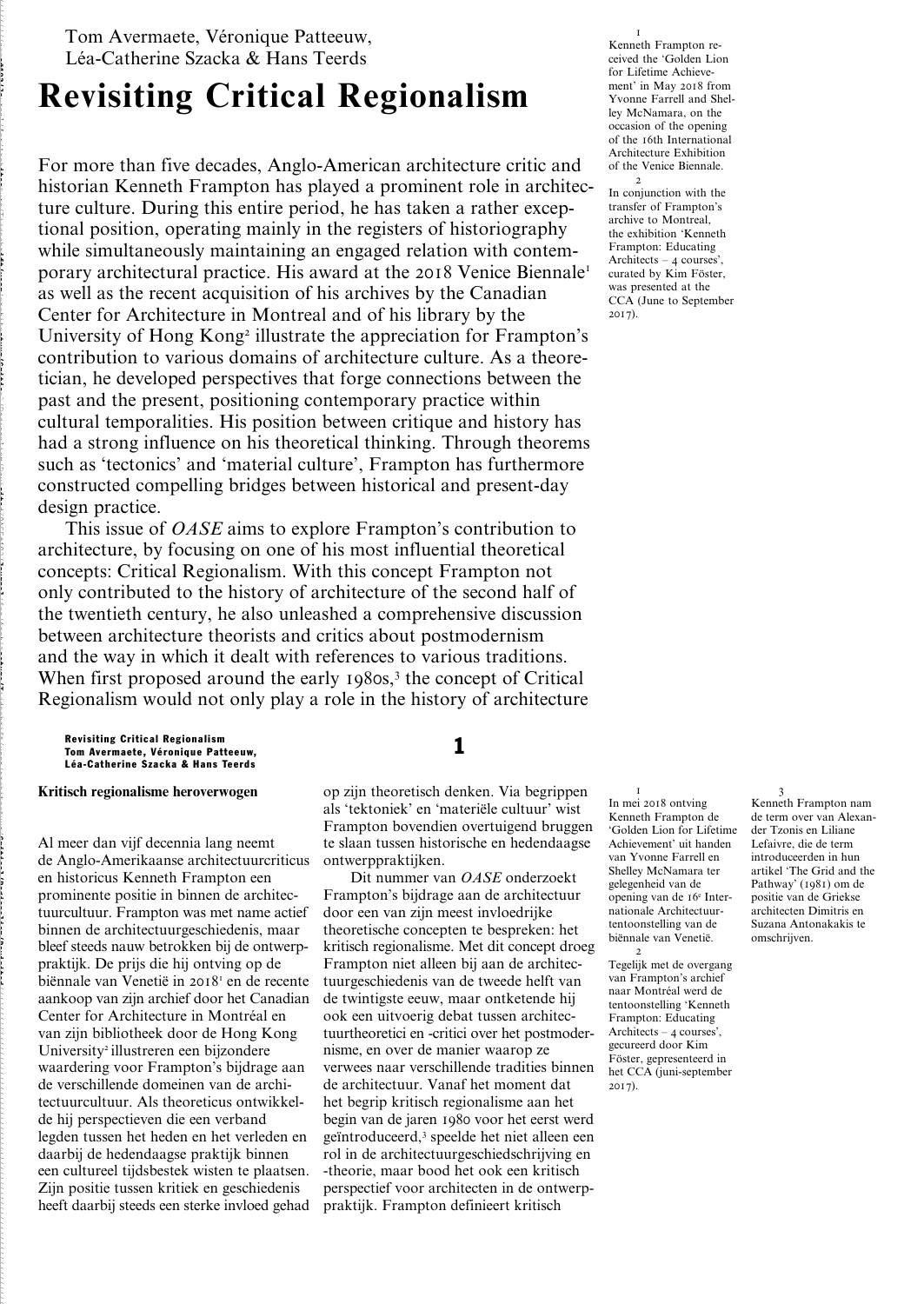and theory, but also offered a critical perspective to design practice. After all, Frampton defines Critical Regionalism as a design position that mediates between local and global developments, but also as an approach that carries a certain resistance without being regressive. For many designers, Frampton's thinking has offered a frame to situate and comprehend the tensions between the local and the global, as well as between the historical and the contemporary, that they encounter in everyday practice.

As is well known, in 1980, just a few months before the opening of the first international architecture exhibition of the Venice Biennale, Frampton slammed the door and resigned from the curatorial team that was composed specifically for the exhibition. His criticism of the central theme of the exhibition, the so-called 'Presence of the Past', heralded his 'alternative' approach to postmodern architecture. Three years later, in 1983, Frampton published his ideas in a groundbreaking essay 'Towards a Critical Regionalism: Six Points for an Architecture of Resistance'. In this text, Frampton examines a 'situated architecture' and focuses on the critical capacity of architecture's relation to specific characteristics such as topography, climate, light and tectonics to be discovered in a number of buildings of the time. He argued that within these projects a certain form of resistance seemed to develop at the precise moment that culture became a global concept. In other words, in the early 1980s Frampton defended an architectural position that, within globalising trends, strove for a form of cultural, economic and political independence.

Frampton's concept of Critical Regionalism has an interesting genealogy. As explained by Marine Urbain in this issue of *OASE*, it followed a decade of observations, critical analyses and research that began roughly in 1971. Frampton's response to Denise Scott Brown in *Casabella* (December 1971), his *Oppositions* no. 4 on Heidegger (October 1974), the previously mentioned 1980 book *Modern* 

regionalisme immers als een ontwerppositie die bemiddelt tussen lokale en mondiale ontwikkelingen, maar ook als een benadering die samengaat met een zekere weerstand – overigens zonder regressief te zijn. Voor veel ontwerpers biedt het denken van Frampton in die zin een kader om de spanningen die zij in hun dagelijkse praktijk tegenkomen zoals tussen het lokale en het mondiale of tussen het historische en het actuele, te situeren en te begrijpen.

Zoals bekend is Frampton in 1980, enkele maanden voor de opening van de eerste internationale architectuurtentoonstelling van de biënnale van Venetië, opgestapt uit het speciaal voor de tentoonstelling opgezette curatorenteam. Zijn kritiek op het centrale thema van de tentoonstelling, 'The Presence of the Past', luidde zijn latere 'alternatieve' benadering van de postmoderne architectuur in. Drie jaar later, in 1983, publiceerde Frampton zijn ideeën in het essay 'Towards a Critical Regionalism: Six Points for an Architecture of Resistance'. In deze tekst onderzoekt

Frampton een 'gesitueerde architectuur' en richt hij zich op het kritisch vermogen van de architectuur in haar relatie tot specifieke kenmerken zoals topografie, klimaat, licht en tektoniek – kenmerken die hij ontdekte bij een aantal gebouwen uit die periode. Frampton beargumenteerde dat deze projecten een vorm van verzet vertoonden, precies op het moment dat cultuur een globale wending nam. Met andere woorden, begin jaren 1980 betrok Frampton een positie, die binnen de globaliserende trends in de architectuur streefde naar 'een vorm van culturele, economische en politieke onafhankelijkheid'.

Frampton's kritisch regionalisme heeft een interessante genealogie. Zoals Marine Urbain in dit nummer van *OASE* aantoont, kwam het concept tot stand na een decennium van observaties, kritische analyses en onderzoek dat ongeveer in 1971 begon. Frampton's reactie op Denise Scott Brown's tekst in *Casabella* (december 1971), zijn stuk over Heidegger in *Oppositions*, nr. 4 (oktober 1974), het eerder

genoemde boek *Modern Architecture* uit 1980, zijn artikel 'Du Néo-productivisme au Postmodernisme' in *L'Architecture d'Aujourd'hui* (1981) en zijn tekst 'The Resistance of Architecture' gepubliceerd in *Architectural Design* (1982), hebben allemaal geleid tot de publicatie van zijn tekst over kritisch regionalisme in Hal Foster's boek *The Anti-Aesthetic: Essays on Postmodern Culture*. De weerklank van deze tekst binnen de architectuurcultuur is onmiskenbaar, net als Frampton's eigen kritische rol daarin. De tekst werd op grote schaal verspreid, bewerkt en gepubliceerd in een aantal tijdschriften, en als hoofdstuk geïntegreerd in de tweede editie van zijn *Modern Architecture*.

Dit nummer van *OASE* gaat dieper in op een reeks thema's, die voortkomen uit een herlezing van 'Naar een kritisch regionalisme', terwijl het ook ambieert de bredere relevantie van de tekst te demonstreren. Het eerste thema is de lastige positie van de architectuurtheorie tussen specificiteit en abstractie. Wanneer

*Architecture*, his article 'Du Néo-productivisme au Post-modernisme' in *L'Architecture d'Aujourd'hui* (1981) and his text 'The Resistance of Architecture' published in *Architectural Design* (1982), all led to the publication of his Critical Regionalism text in Hal Fosters' book *The Anti-Aesthetic: Essays on Postmodern Culture*. The resonance that this last text obtained in architecture culture and its critical role are undeniable. Widely distributed, the text was reworked and published in a number of journals and integrated as a chapter into the second edition of his *Modern Architecture*.

3 Kenneth Frampton adopted the term from Alexander Tzonis and Liliane Lefaivre, who introduced it in their article 'The Grid and the Pathway' (1981) to describe the position of Greek architects Dimitris and Suzana Antonakakis.

This issue of *OASE* expands on a series of key themes, all ensuing from a close reading of 'Towards a Critical Regionalism' while also attempting to propel the relevance of the text beyond its immediate concerns. The first theme concerns the difficult position of architecture theory: between specificity and abstraction. When Frampton proposes a more theoretical and thus essentialising reading of architecture culture, instead of a historicising one, it comes with a set of hindrances (for example the necessity to abstract some architectural characteristics), but also with a set of advantages, allowing him – for instance – to delineate a critical design approach that emerges across cultures. The second is the almost inevitable challenge posed by a Euro-centred approach of the so-called 'architectural periphery'. Frampton's interest in 'peripheral architectural approaches' is mainly connected to a European history of (modern/ postmodern) architecture. The way that other 'peripheries' of architecture cultures relate to the tension between universalisation and local practice is not addressed in the Critical Regionalism text. The third theme concerns the many faces of postmodern architecture and the role of the text. While the text reacts strongly to postmodern architecture as an architectural style of historicist eclecticism, it is itself also a product of its own time and thus anchored in a postmodern period, stressing the relationship to history and the relationship to context. Finally, the text also problematises the slow pace of architecture theory:

2 3 Revisiting Critical Regionalism Tom Avermaete, Véronique Patteeuw, Léa-Catherine Szacka & Hans Teerds

> Frampton in plaats van een historiserende een meer theoretische en dus meer essentiële lezing van de architectuurcultuur voorstelt, biedt dit niet alleen nadelen (zoals het noodzakelijk abstraheren van sommige architectuur kenmerken) maar ook voordelen. Het geeft Frampton bijvoorbeeld de kans om een kritische ontwerpbenadering te definiëren die door de verschillende cultuuruitingen heen ontstaat. Ten tweede is er de bijna onvermijdelijke uitdaging van de zogenoemde 'architectuur uit de periferie' binnen een eurocentrische benadering. Frampton's interesse in de architectuurbenaderingen uit de periferie is (en wordt) voornamelijk verbonden met een Europese geschiedenis van (moderne/ postmoderne) architectuur. De manier waarop andere 'periferieën' van de architectuurcultuur omgaan met de spanning tussen universalisme en lokale praktijken, komt in zijn tekst over kritisch regionalisme niet aan bod. Het derde thema betreft de vele gezichten van de postmoderne architectuur en de rol van de tekst. De tekst gebouw ontwerpen. In zekere zin heb ik altijd hetzelfde essay herschreven.'4

reageert sterk op de postmoderne architectuur als was ze een vorm van architecturale stijl van historicistisch eclecticisme. De tekst was echter zelf ook een product van zijn eigen tijd en dus verankerd in een postmoderne periode, waarbij de relatie met de geschiedenis en de relatie met de context werd benadrukt. Ten slotte problematiseert de tekst ook de traagheid van de architectuurtheorie: 'Er wordt gezegd dat architecten altijd hetzelfde

### De erfenis van het kritisch regionalisme

Er zijn vele redenen om deze tekst zorgvuldig te herlezen. Allereerst formuleert hij een reactie op de postmoderniteit in het domein van de architectuur. Hoewel de tekst zelf deel uitmaakt van het postmoderne, poogt hij ook de eigen tijd en eigen omstandigheden kritisch te lezen, en tegelijkertijd een alternatief te formuleren

4 Kenneth Frampton, 'Critical Regionalism Revisited', lezing voor de architectuurafdeling van de University of Washington Campus, Seattle, 16 mei 2013.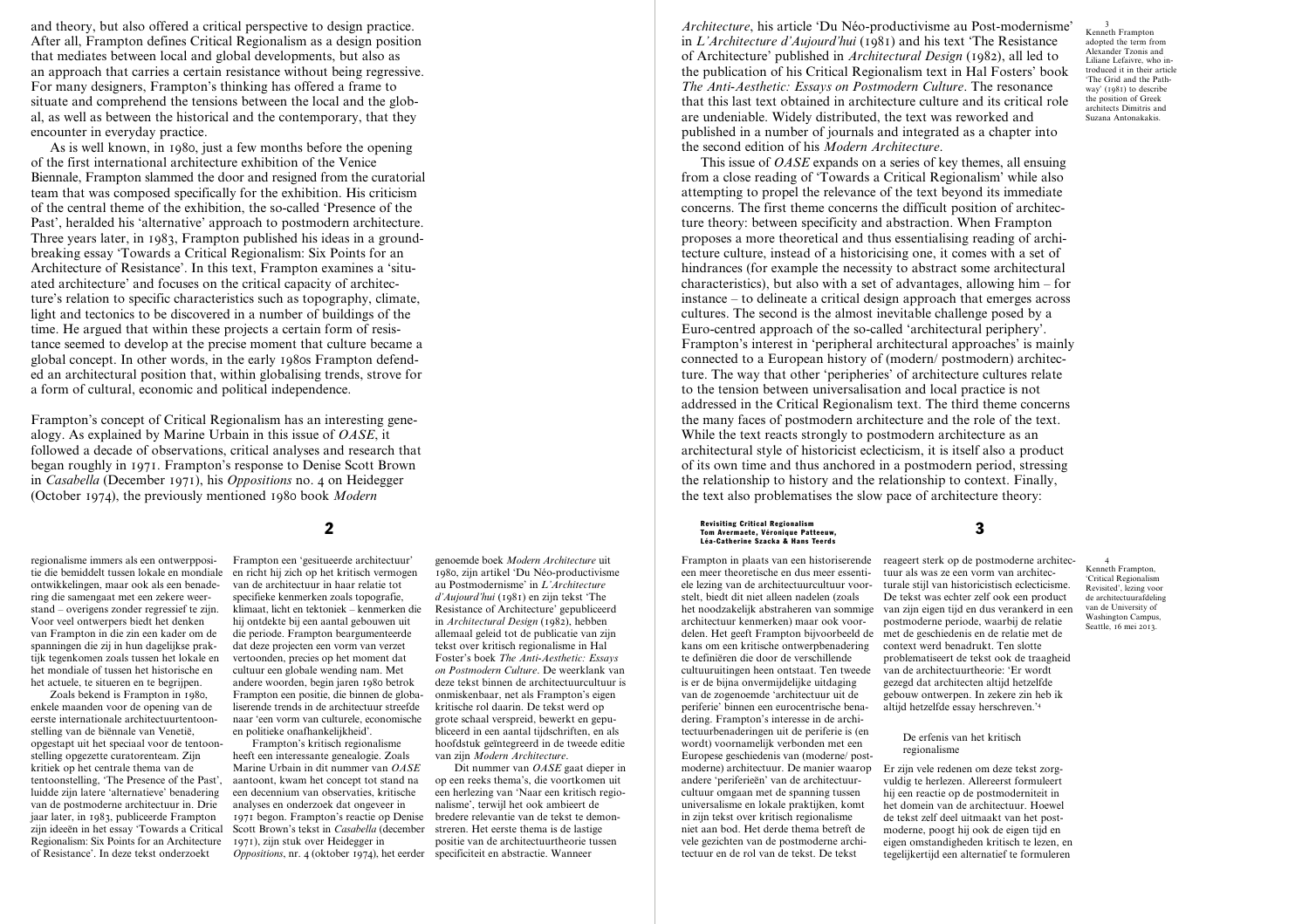'It is said that architects always design the same building. In a sense I have always rewritten the same essay.'4

# Critical Regionalism's Legacy

There are many reasons to reread this text carefully. First, it is a text that articulated a particular reaction to postmodernity in the field of architecture. Although being part of postmodernism itself, the text attempted to critically read its own time and context, while formulating an alternative to the then current forms of postmodern architecture. By doing so, it, secondly, widens the North-American and Western-European scope of canonical architecture theory and history to practices in the peripheries, such as for instance, Spain, Portugal, Finland and Latin-America. His attempt to pay more attention to architectural practices that are beyond the so-called 'centres' of Western Europe and North America still deserve our interest. In the third place, Frampton's ambition to resist universalisation and universality, in favour of specificity and locality, continues to offer a valuable contribution to the current discourse on the global and local context of contemporary design practice. Fourth and most importantly, the concept of Critical Regionalism holds a particular position in recent architecture culture because it – rather exceptionally – resonated simultaneously in the fields of architecture theory and of design practice. Unlike many other concepts that remain exclusive to one of these fields, Critical Regionalism provided theoreticians with a lens to conceptualise the current architectural production, while for many practitioners – not the least those who were active in the so-called 'peripheries' – it started to function as a mirror. In other words, it provided architects in various cultural and political geographies with the intellectual tools to situate and understand their own practice within the scope of more global tendencies and approaches. More than being a guide or driving force, the text seems to have

veel andere concepten die exclusief voor

voor de toenmalige vormen van postmoderne architectuur. Ten tweede verbreedt de tekst de Noord-Amerikaanse en West-Europese reikwijdte van de canonieke architectuurtheorie en -geschiedenis naar praktijken in de periferie, in bijvoorbeeld Spanje, Portugal, Finland of Latijns-Amerika. Zijn poging om meer aandacht te besteden aan architectuurpraktijken die buiten de zogenaamde 'kenniscentra' van West-Europa en Noord-Amerika vallen, verdient ook nu nog onze aandacht. Frampton's ambitie, ten derde, om weerstand te bieden aan de universalisering en universaliteit, in het voordeel van specificiteit en plaatselijkheid, blijft een waardevolle bijdrage leveren aan het huidige discours over de globale en lokale context van de hedendaagse ontwerppraktijk. Als vierde en belangrijkste punt neemt het begrip kritisch regionalisme een bijzondere verschillende categorieën die Frampton plaats in de recente architectuurcultuur in. Het resoneert (en dit is nogal uitzonderlijk) zowel in de architectuurtheorie als in de ontwerppraktijk. In tegenstelling tot

een van deze gebieden bestaan, voorzag het kritisch regionalisme theoretici van een lens om zich een voorstelling te maken van de huidige architectuurproductie, terwijl het tegelijkertijd voor veel architecten – niet in de laatste plaats degenen die actief waren in de zogenaamde 'periferieën' – als een spiegel fungeerde. Met andere woorden, het bood architecten in verschillende culturele en politieke omstandigheden de intellectuele handvaten om hun eigen praktijk te situeren, en die te begrijpen binnen de horizon van meer globale tendensen en benaderingen. Meer dan als een gids of drijvende kracht, lijkt de tekst als een seismograaf te hebben gefunctioneerd: het registreerde nauwgezet enkele van de in de architectuurpraktijk opkomende kritische interesses. Als we de naar voren schuift, vanuit een hedendaags perspectief onderzoeken, lijken ze in het architectuuronderwijs én in de praktijk volledig ontwikkeld: het zijn inmiddels

criteria voor kwalitatieve ontwerpbenaderingen geworden. Met andere woorden, terwijl de categorieën van Frampton in de jaren 1980 nieuwe perspectieven schetsten, lijken ze vandaag volledig opgenomen in de architectuurpraktijk en in het architectuuronderwijs.

Kritisch regionalisme heeft ook zijn relevantie bewezen voor de architectuurgeschiedenis. Het werd onlangs door historici herontdekt als een perspectief dat een nauwkeurig begrip biedt van bepaalde uitdagingen voor de architectuurcultuur gedurende de laatste vier decennia. Dit nummer van *OASE* sluit (hoewel indirect), daarom ook aan bij de groeiende belangstelling voor postmoderne architectuur. De laatste jaren werd een belangrijk aantal boeken en artikelen, tentoonstellingen, lezingen, symposia en dissertaties aan postmoderne architectuur gewijd. Belangrijke conferenties zoals de Society of Architectural Historians (SAH) en het European Architectural History Network (EAHN) hebben minstens één panel dat

functioned as a seismograph, meticulously registering some of the emerging critical concerns in architectural design practice. If we reconsider the different categories proposed by Frampton from a contemporary perspective, it seems as if they have become fully acculturated in architectural education and practice where they are now criteria for qualitative design approaches. In other words, while in the 1980s Frampton's categories outlined new perspectives, they now seem to be fully integrated in architectural practice and pedagogy.

Critical Regionalism has also proven its relevance for architecture history. The concept was recently rediscovered by historians as a perspective that offers a more precise understanding of some of the concerns and challenges that have driven architecture culture in the last 40 years. As such, this issue of *OASE* is also connected, albeit indirectly, to the burgeoning interest for postmodern architecture. In the last few years, an important number of books and articles, exhibitions, conferences and symposia and dissertations have been dedicated to postmodern architecture. Important conferences such the Society of Architectural Historian (SAH) or the European Architectural History Network (EAHN) have at least one panel that discusses questions related to postmodern architecture while proposing a critical rereading of the period. More recently, preservation bodies in the Netherlands, the United States, and in the United Kingdom have started to flirt with the idea of listing postmodern buildings. Such a 'second phase' of the historiography of postmodernism requires a critical re-reading of postmodern architecture's sources, a scrutiny of its theoretical concepts and a questioning of its geographical diversity. Such a re-reading aims to grasp the (architectural) intentions of the specific architects, historians, critics and theorists of that period by the contextualisation of their work, as well as a reassessment of the values of their texts. Such is also the aim of this issue of *OASE*, reassessing Frampton's concept of Critical Regionalism.

4 5 Revisiting Critical Regionalism Tom Avermaete, Véronique Patteeuw, Léa-Catherine Szacka & Hans Teerds

> thema's over postmoderne architectuur bespreekt en een kritische herlezing van de periode voorstelt. Meer recent spelen erfgoedinstanties in Nederland, de Verenigde Staten en Groot-Brittannië met het idee om postmoderne gebouwen op te nemen in hun erfgoedlijsten. Een dergelijke 'tweede fase' van de historiografie van het postmodernisme vereist een kritische herlezing van de bronnen van de postmoderne architectuur, een onderzoek van haar theoretische ideevorming en een discussie over haar geografische diversiteit. Zo'n herlezing heeft tot doel de (architecturale) bedoelingen van de architecten, historici, critici en theoretici uit die periode te begrijpen door hun werk een plaats te geven en hun teksten te herwaarderen. Dat is ook het doel van dit nummer van *OASE*, waarin Frampton's concept van het kritisch regionalisme opnieuw wordt geëvalueerd. Dit nummer van OASE is opgebouwd rond drie delen: genealogie, kritische herlezing en hedendaags perspectief. De eerste twee artikelen en de bijbehorende chronologie verankeren Frampton's verhaal over kritisch regionalisme in eerdere teksten van zijn hand, en plaatsen ze in zijn tijd. Marine Urbain zoekt in de teksten van Frampton naar de condities waaronder het kritisch regionalisme kon ontstaan, en ze plaatst het kritisch regionalisme als een invloedrijk spectrum in de ideologische discussies van de jaren 1970 – discussies die gingen over de crisis van de moderne beweging, de rol van de architect en het moderne project voor de samenleving. Carmen Popescu kijkt vervolgens naar de belangrijkste inspiratiebronnen en drijfveren, en analyseert hoe die bijdroegen aan het verdwijnen van de geschiedenis uit het denken over architectuur – door ruimte

Kritisch regionalisme herlezen

boven tijd te stellen. Deze afvlakking van de geschiedenis, zoals Popescu stelt, bleek

niet alleen een voorbereiding voor een theoretisch 'fundament' van het kritisch regionalisme, maar probeerde ook de modernistische principes te redden. Deze twee genealogieën worden vergezeld door een chronologische lijst met teksten en colleges van Frampton.

Het tweede deel van het nummer bevat vier kritische herlezingen van Frampton's essay uit 1983. Het opent met een bijdrage van Esin Kömez Daǧlioǧlu, die Frampton's nadruk op lokale specificiteit vergelijkt met het vroege contexturalisme van de postmoderne architectuur, en beweert dat kritisch regionalisme in de jaren 1980 weliswaar werd voorgesteld als een alternatief voor postmoderne architectuur, maar dat het sterk aansluit bij diens oorspronkelijke uitgangspunten. Charles Holland stelt een herlezing van de tekst voor met betrekking tot de rol van geschiedenis. Als de hernieuwde belangstelling voor de architectuurgeschiedenis, zoals blijkt uit de eerste internationale architectuurtentoonstelling van Venetië

4 Kenneth Frampton, 'Critical Regionalism Revisited', lecture held at the Department of Architecture, University of Washington Campus in Seattle, 16 May 2013.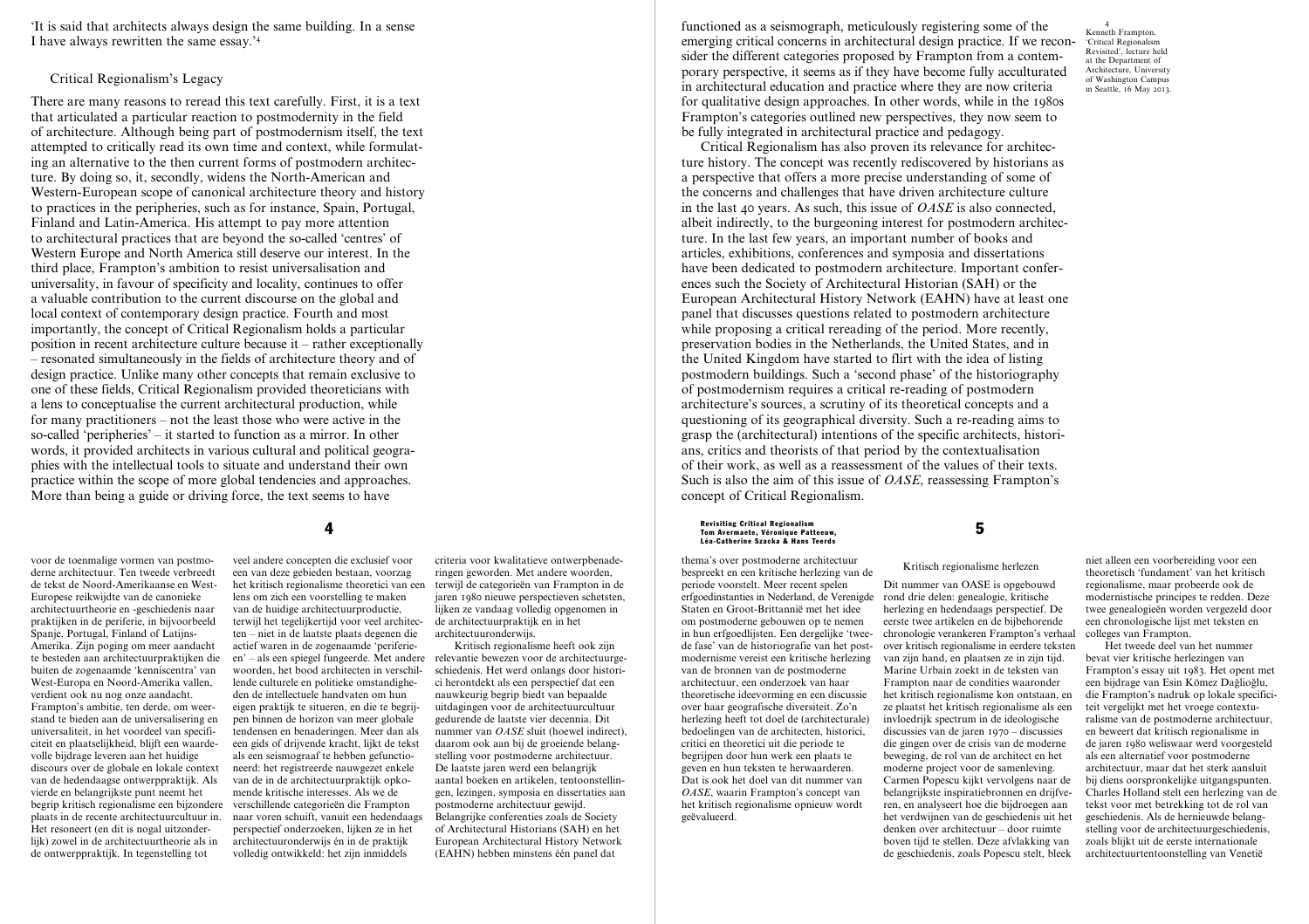# 13 May 1980

Robert Stern Columbia University Architecture Department New York, N.Y.

# Dear Robert:

I have reluctantly come to the decision that I cannot<br>continue as one of the critics in this year's Siemaly in<br>Venice and I have written to find the this year's Siemaly in Venice and I have of the critics in this year's Siernals in<br>exactly why I don't familians to Paulo Portoghesi explaining exactly why I don't feel to Paulo Portughesi axplaining<br>It was not an easy declared I can fulfill this charge. It was not a gon't feel that I can fulfill this charge<br>an well aware that it will for me to arrive at times i am well aware that it will probably affect my future re-<br>Tations with many nevel probably affect my future re-Tations with many people as well as with Portughest. Se this as it may, I feel that there are in the last analysis Important issues at stake and these have to take precedence over hitherto einiste personal relations. These insura as far as I am concerned come down to the following

1) This Blannale seems to represent the triums of Post-Modernism - however loosely this may be defined and bod knows it is a very inclusive concept!

2) I have written a text which is categorically critical of this position and I had until recently intended to submit this text for the catalogue.

3) I have come to the conclusion that this would be an absurdity; that however negative my text, it would still be absorbed within and by the demagogic policy which while apparently open seems to characterize the direction of this year's Blennsle.

You may take exception to this, but this is how I have come to perceive the policy of the selection. As I wrote to Paolo, "I am at a loss as to what you wanted to demonstrate with this exhibition." The thing that finally clinched it for me was when I realized how prejudicially the work had been selected from Spain. Of course it would be a hard case to prove publicly, but the fact that Ignacio Sola-Morales was first invited to be a "commissioner" and then dis-invited (or rather told who he should choose) is enough for me.

Sconer or later, win or luse, one has to choose. In the end Sconer or later, witherence in terms of strategy between<br>I don't see the difference in terms of strategy between<br>the Biennale and Arthur Drexler's Transformations exhibition. the Biennale and Arthur Drexier's the same; that is, in The game as far as 1 mm concerned is the commodity.<br>the name of populism, to reduce architecture to a commodity.

As you well know I wrote a critical attack on Transformations

(cont'd.)

## Revisiting Critical Regionalism

This issue of *OASE* is structured around three main parts: Genealogies, Critical Re-readings, and Contemporary Perspectives. The first two articles and accompanying timeline embed the text in the earlier writings of Frampton and in the context of its time. Marine Urbain explores the conditions for the emergence of the notion Critical Regionalism within Frampton's writings and replaces Critical Regionalism as an influential spectrum in the ideological discussions of the 1970s; with regard to the crisis of the Modern Movement, the role of the architect and the modern project for society. Carmen Popescu looks at the major sources of inspiration and their (different) motivations, analysing how each of them has participated in erasing history from architectural thinking, by favouring space against time. This flattening of history, as Popescu argues, not only prepared a theoretical embedment of Critical Regionalism's 'grounding', but it also attempted to come to the rescue of the modernist principles. These two genealogies are accompanied by a timeline presenting both Frampton's writing and teaching.

The second part of the issue presents four critical re-readings of Frampton's 1983 essay. It opens with a contribution by Esin Kömez Daǧlioǧlu, who compares Frampton's emphasis on local specificity with postmodern architecture's early contexturalism, and claims that while Critical Regionalism was suggested as an alternative to postmodern architecture in the 1980s, it strongly aligned with its original premises. Charles Holland proposes a re-reading in relation to the role of history. If the renewed interest in architecture history evident in the first international architecture exhibition of Venice (1980) represented for Frampton, a rejection of modernism's commitment to both technological and social progress, Holland questions how Critical Regionalism's supposed resistance to historicist readings of architecture deals with its own history. Irina Davidovici considers

7 Revisiting Critical Regionalism Tom Avermaete, Véronique Patteeuw, Léa-Catherine Szacka & Hans Teerds

(1980), voor Frampton een afwijzing betekende van het engagement van het modernisme met zowel technologische als sociale vooruitgang, dan vraagt Holland zich af hoe het vermeende verzet van het kritisch regionalisme tegen historicistische lezingen omgaat met zijn eigen geschiedenis. Irina Davidovici analyseert het verband tussen de Ticiner architectuur en de theoretische constructie van het kritisch regionalisme die Kenneth Frampton begin jaren 1980 voorstelde. Ze betoogt dat Frampton's externe en theoretische blik van groot belang waren voor praktijken die hij analyseerde en een belangrijk effect hadden met name door een aantal interne tegenstrijdigheden binnen de Ticiner architectuur te negeren en door de uitwisselingen tussen deze 'periferie' en de intellectuele centra van de architectuurpraktijk persoonlijk in te kleuren. Andrew Leach en Nicole Sully lazen Frampton's voorwoorden, introducties en inleidende essays in de boeken die hij samenstelde over architecten die betrokken waren bij een

(volgens Frampton) kritisch-regionalistische praktijk. Ze onderzoeken hoe Frampton de ideeën, tropen of waarden die zijn blijvende relevantie voor de hedendaagse architectuurcultuur veiligstellen, blijft ontwikkelen. In de laatste bijdrage aan deze sectie gaat Stylianos Giamarelos in op de onopgeloste spanning tussen theorie en geschiedenis die aan de basis ligt van het kritisch regionalisme. Hij betoogt dat Frampton's kritisch regionalisme eerder de bredere belangen van het westerse architectuurdiscours van de jaren 1980 weerspiegelt, dan een specifieke terugkeer naar de regio adviseert.

Het laatste deel van dit nummer gaat in op de stimulerende inhoud van de tekst binnen de huidige architectuurpraktijk. Zes architecten uit België en Nederland lazen Frampton's tekst en legden die naast hun eigen werkwijze. Wonne Ickx onderzoekt Frampton's pleidooi voor een architectuur die gevoelig is voor de bestaande condities van plaats, en betoogt dat een grondgebonden architectuur een politiek

instrument kan zijn tegen de commodificatie van architectuur tot een wereldwijd consumptiegoed. Marjolein van Eig legt de nadruk op Frampton's pleidooi voor een *arrière-garde* die zij relevant vindt voor de Nederlandse praktijk. Ze bespreekt het 'Tuinhuis' in Almere, een sociaal woningbouwproject van Korth Tielens Architecten, als een geslaagd en belangrijk hedendaags voorbeeld. In het interview van Hans Teerds praten Lilith van Assem en Elsbeth Ronner over Frampton's afwijzing van het postmodernisme en bepleiten ze een informele benadering van de architectuurgeschiedenis en de hedendaagse cultuur. Een informele benadering biedt immers ruimte voor het experiment. In zijn gesprek met Véronique Patteeuw is Job Floris kritisch over Frampton, omdat die het pleidooi voor ambiguïteit van het postmodernisme verwerpt. Juist die ambiguïteit stelt zijn bureau Monadnock in staat architectuur op te vatten als kritisch, bewegend tussen autonomie en locatie-specificiteit. Ken De Cooman van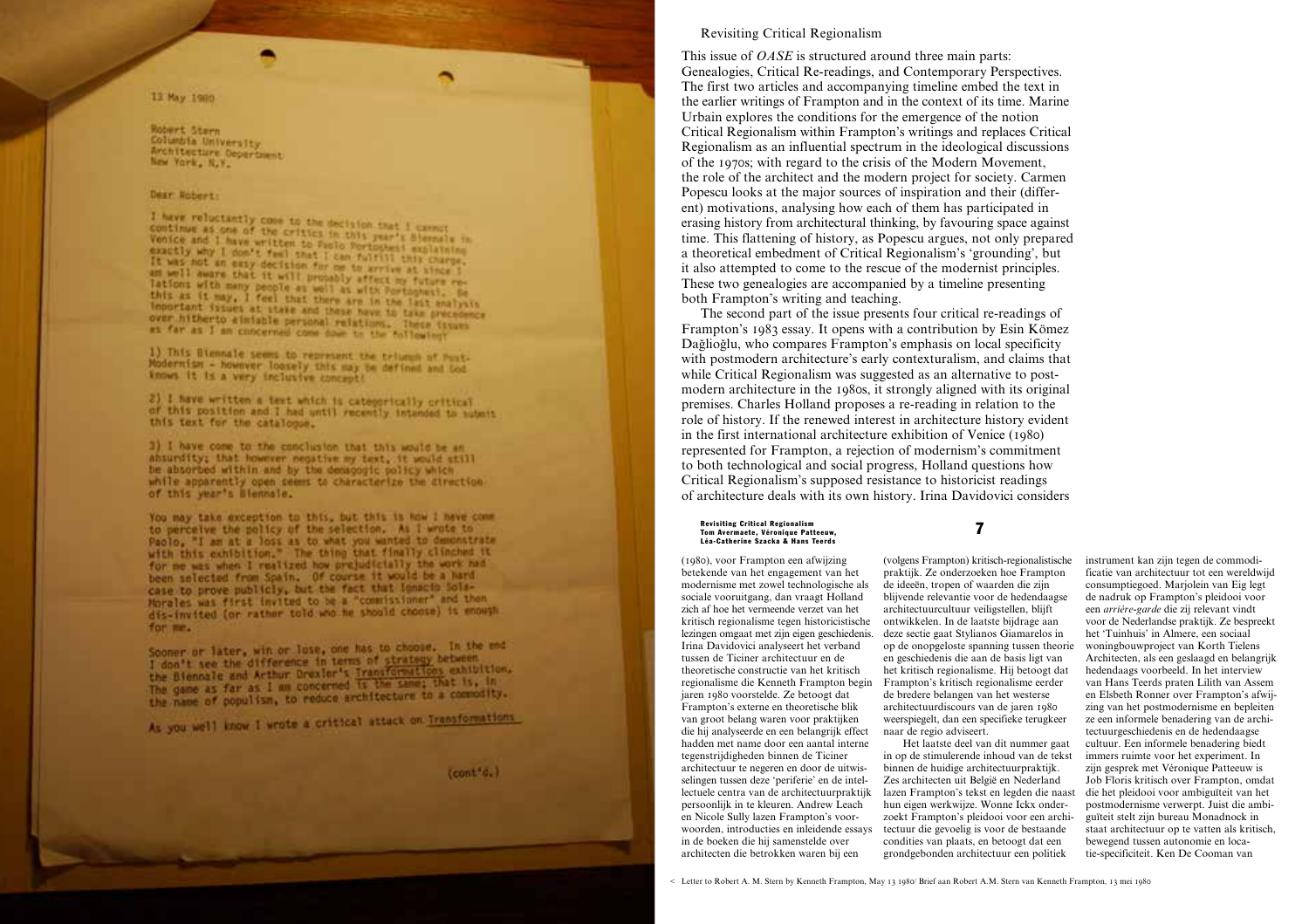Ticinese architecture's alignment to the theoretical construct of Critical Regionalism proposed by Kenneth Frampton in the early 1980s. She argues that Frampton's top-down reading and theoretical appraisal became instrumental for the practices he analysed and had an important effect: most notably by ignoring some inner contradictions of the architectural production in the Ticino region and by the colouring of exchanges between this 'periphery' and the centres of architectural practice. Andrew Leach and Nicole Sully read across the forewords, prefaces and introductory essays written by Frampton to new books on those architects who have been involved in a – according to Frampton – critical regionalist practice. While doing so, they examine how Frampton continues to explore the ideas, tropes or values that secure his enduring relevance to contemporary architecture culture. In the final contribution to this section, Stylianos Giamarelos addresses the unresolved tension between theory and history that lies at the core of Critical Regionalism and argues how Frampton's Critical Regionalism, instead of advancing a focused return to the region, reflected the broader concerns of the Western architecture discourses of the 1980s.

The final section of this issue explores the stimulating character of the text within current architectural practice. Six architects from Belgium and the Netherlands examine Frampton's text in relation to their own methodology. Wonne Ickx explores Frampton's advocation for an architecture that is sensitive towards the existing conditions of the site, arguing how a grounded architecture offered a political tool to counter the commodification of architecture into a global consumer product. Marjoleine van Eig considers Frampton's plea for an *arri*è*re-garde* still relevant for practices in the Netherlands, and discusses the 'Tuinhuis', a social housing project in Almere designed by Korth Tielens Architecten, as a relevant contemporary example. In the interview by Hans Teerds, Lilith van Assem and Elsbeth Ronner question Frampton's rejection of postmodernism,

BC Architecten onderzoekt hoe aspecten als klimaat, context en tektoniek vandaag de dag waardevol zijn, niet vanwege hun verzet tegen gelijkschakeling, maar vanwege hun belang voor het welzijn van de mensheid op lange termijn en daarom wereldwijd moeten worden aangepakt. Maarten Van Den Driessche en Lieven Nijs bespreken hoe algemene Europese normen een sterke invloed hebben op de lokale bouwpraktijk, vooral op de relatie tussen constructie en gevelbekleding. Met de ontwikkeling en productie van een nieuwe bouwsteen wil Nijs' bureau BLAFarchitecten de nauwe relatie tussen bouwen en architectuur, constructie en betekenis, herstellen.

De pogingen om Frampton's tekst 'Towards a Critical Regionalism: Six Points for an Architecture of Resistance' te verankeren, te herlezen en opnieuw onder de aandacht te brengen, worden hier geplaatst tussen de woorden van Frampton postmoderne architectuur, in het smeden zelf – woorden die de decennia tussen 1983 en 2019 overbruggen. Het nummer

opent met een herdruk en volledige vertaling in het Nederlands van de tekst van Frampton en sluit af met een interview, dat ingaat op de intellectuele context waarin het concept van het kritisch regionalisme is ontstaan, maar ook terugblikt op de ambities en de receptie van het concept, en onderzoekt in hoeverre de tekst een kritisch keerpunt kan zijn in het architectonisch denken, de praktijk en het onderwijs.

# Voorbij het kritisch regionalisme

Zoals blijkt uit de vele bijdragen aan dit nummer, ligt het grootste belang van Frampton's kritisch regionalisme in de ambitie om de (politieke) urgentie van architectuur opnieuw op te eisen. Naast noties als tektoniek, topografie en tactiliteit, is de tekst vooral relevant vanwege het idee van een architectuur van verzet, in het centrale moment tussen moderne en van een relatie tussen geschiedenis en architectuurproductie, waarbij afstand

wordt genomen van het historicisme, en in de bijzondere combinatie van perspectieven en waardesystemen die de rol en het doel van architectuur ter discussie stellen. De tekst van Frampton kan worden opgevat als een poging om, wat de Duitse filosoof Jürgen Habermas – in een tekst die toevallig in hetzelfde boek werd gepubliceerd als Frampton's tekst – het 'onvoltooide project van de moderniteit' noemde, na te streven.5 Dit 'project' had als hoofddoel het normatieve uit te dagen en de sociale emancipatie en vooruitgang voortdurend te bevorderen. Het kritisch regionalisme is een poging om een alternatief te formuleren voor een postmoderne positie die het project van de moderniteit als vervuld beschouwt en zich terugtrekt naar een reeks premoderne referenties. Als zodanig stelt het kritisch regionalisme een reeks disciplinaire categorieën voor die gericht zijn op het begrijpen van de architectuur voorbij een (esthetische) universalisering. Maar als Frampton deze categorieën oorspronkelijk op politieke

and make a plea for an informal approach to architecture history and contemporary culture, as it offers room for experimentation in their work. In his conversation with Véronique Patteeuw, Job Floris criticises Frampton for rejecting the fertility of postmodernism's plea for ambiguity, a notion that enables his office Monadnock to conceive of architecture as critical, oscillating between autonomy and site-specificness. Ken De Cooman of BC Architects explores how aspects such as climate, context and tectonics have value today, not because of their opposition to the forces of universalisation, but because of their importance for the long-term wellbeing of humankind, and how they should therefore be envisioned globally. Maarten van den Driesschen and Lieven Nijs discuss how general European norms strongly influence local building practices, particularly on the relationship between construction of the building and the cladding of the façade. By developing and producing new building bricks, Nijs's office BLAFarchitecten wants to restore the close relation between building in architecture, construction and meaning.

These attempts to embed, reread and propel Frampton's text 'Towards a Critical Regionalism: Six Points for an Architecture of Resistance' are bookended by the words of Frampton himself – words that range from 1983 to 2019. The issue opens with a reprint and complete translation into Dutch of Frampton's text and closes with an in-depth interview, probing into the intellectual context in which the concept of Critical Regionalism came into being but equally looking back on the ambitions and the reception of the concept of Critical Regionalism, exploring its capacity to act as a critical marker in architectural thinking, practice and education.

# Expanding upon Critical Regionalism

As becomes clear in the range of contributions to this issue, the main relevance of Frampton's Critical Regionalism resides in its ambition

8 9 Revisiting Critical Regionalism Tom Avermaete, Véronique Patteeuw, Léa-Catherine Szacka & Hans Teerds

> repercussies had gericht, is het kritische fortuin van de tekst er niet in geslaagd om deze politieke doelstellingen in leven te houden. Terwijl vele van de categorieën en concepten van het kritisch regionalisme in de afgelopen decennia in de ontwerppraktijk gemeengoed werden, werd de tekst zelf paradoxaal genoeg al te snel verwezen naar de pagina's van de geschiedenisboeken. Deze historisering van het kritisch regionalisme neutraliseerde de politieke lading ervan en veranderde het in een slechts operatief perspectief voor de architectuurpraktijk. Het herlezen van kritisch regionalisme vandaag is een uitnodiging om niet alleen opnieuw de geëngageerde aard van de historiografie en de kritiek te bevragen, maar ook om na te denken over het politieke karakter van het architectuurontwerp.

5 Jürgen Habermas, 'Modernity: An Incomplete Project', in: Hal Foster (red.), *The Anti-Aesthetic: Essays on Postmodern Culture* (New York: New Press, 1983), 1-15.